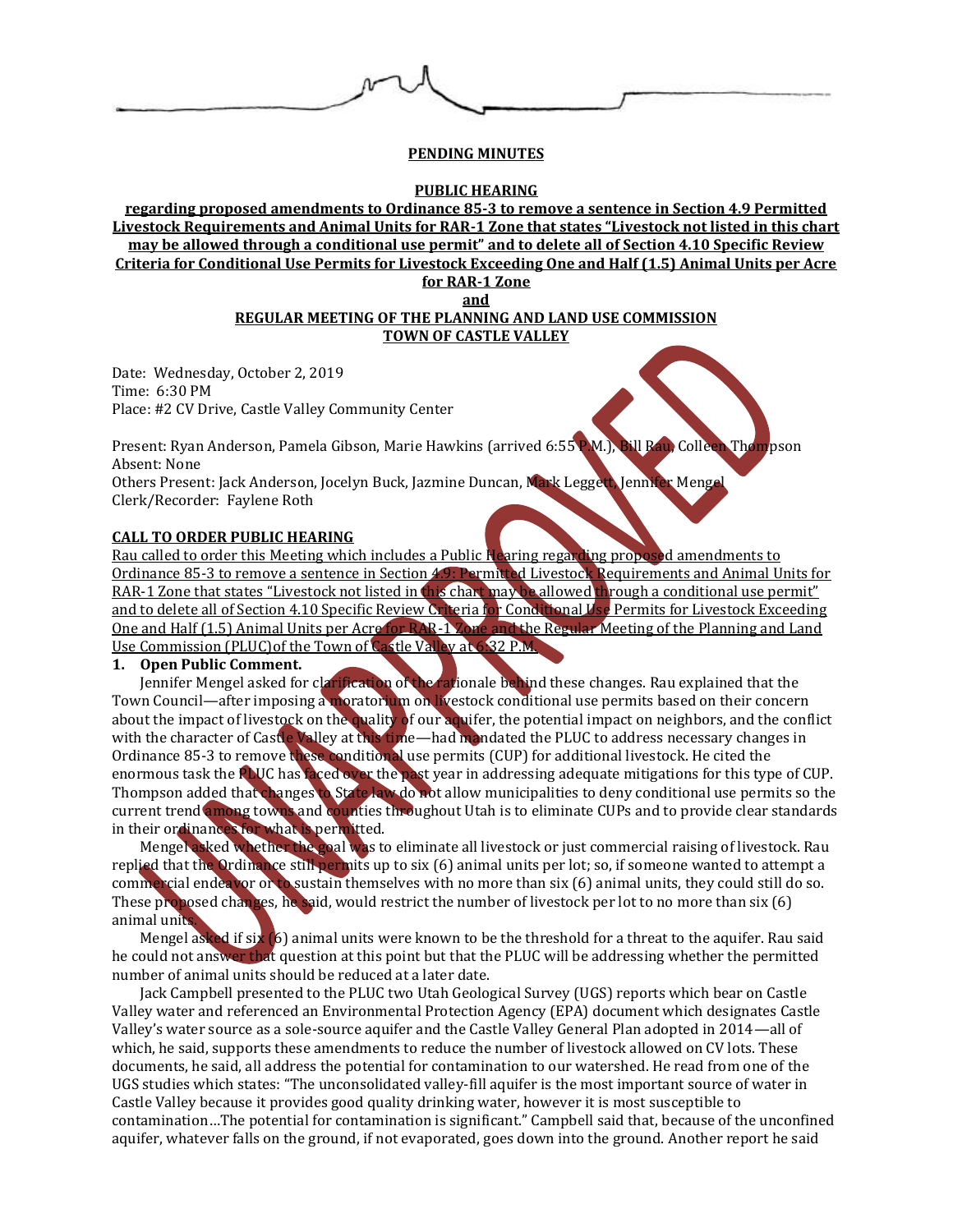

studied septic tank density in Castle Valley and determined that the bulk of property this side of Castle Creek should have been zoned at one septic system per 15 acres. The significance to the number of livestock is that they are a source of concentrated nitrates--from their urine--which are a known listed toxic chemical that can cause brain damage in young children. Given that the General Plan of 2014 cites protection of Castle Valley's unconfined aquifer and given that we already have more animal waste put into our septic tanks than USGS recommends, Campbell warned that adding even more urine from large animals threatened our aquifer. He strongly recommended that the TC support these amendments to eliminate conditional use permits for excess livestock.

Mengel asked if anyone present was in support of not recommending this amendment. There was no response.

Jocelyn Buck, speaking as a property owner not a Town official, expressed her support of these amendments as a way to protect the Castle Valley aquifer and expressed her opinion that the conditional use permit for livestock was an unwieldy mess and should be eliminated.

Mengel added her overall support to change the ordinance to eliminate the CUP for additional livestock and said she, personally, did not believe a commercial cattle operation should be allowed in the valley; but, she expressed concern about the rights of property owners who have invested in something with the expectation that they could have greater numbers of animals. She expressed the importance that Town government create documents that are clear and understandable. She pointed out the confusion in the introduction to Section 4.9 which states that no more than six (6) animal units are allowed per lot but also states that up to eight (8) large sized animals are allowed.

Pamela Gibson added here that references to the maximum numbers of animals allowed under a conditional use permit in the 4.9.4 Animal Unit Chart for large, medium, and small sized animals should also be deleted.

Thompson acknowledged the importance of Mengel's concerns but restated that the mandate to the PLUC at this point was to address removal of livestock CUPs and that other issues were beyond the scope of this review at this time.

Anderson moved to adjourn the Public Hearing. Gibson seconded the Motion. Anderson, Gibson, Rau, and Thompson approved the Motion. Hawkins was not present during the vote. The Motion passed with a unanimous vote of those present.

# **CALL TO ORDER REGULAR MEETING**

Rau called the Regular Meeting of the Planning and Land Use Commission to order at 7:03 P.M.

- **1. Open Public Comment. –** None.
- **2. Approval of Minutes.**

## **Regular Meeting of September 4, 2019.**

Thompson moved to approve the Minutes as presented. Gibson seconded the Motion. Anderson, Gibson, Rau, and Thompson approved the Minutes. Hawkins was not present until after the vote. The Motion passed with a unanimous vote of those present.

**3. Reports.**

# **Correspondence. –** None.

**Town Council (TC) Meeting –** Thompson reported that the open burn window has been pushed back to October 31. She added that burning is always prohibited when the Smokey the Bear post reads "High" or higher. Thompson also reported that the TC decided not to take advantage of the \$1500.00 per year they might gain from a Municipal Telecommunications License Tax on monthly Frontier and Emory bills since the cost would be passed on to CV residents. She also reported that the November general election will not include a Castle Valley election since there is only one candidate for each open position. She added that the Town has posted the PLUC opening which begins January 1, 2020, when Gibson transfers from the PLUC to the TC. Mayor Duncan added that there is also an opening on the Roads Committee.

Permit Agent – Building Permit Agent

- **Permit Activity. –** Thompson reported that a septic permit and building permit for a singlewide HUD home was permitted on Lot 438, in addition to a garage on Lot 37 and a Certificate of Land Use Compliance for an agricultural shed on Lot 166.
- **Updates on Recent Applications –** Thompson said she has two Certificate of Occupancy inspections scheduled in the upcoming week.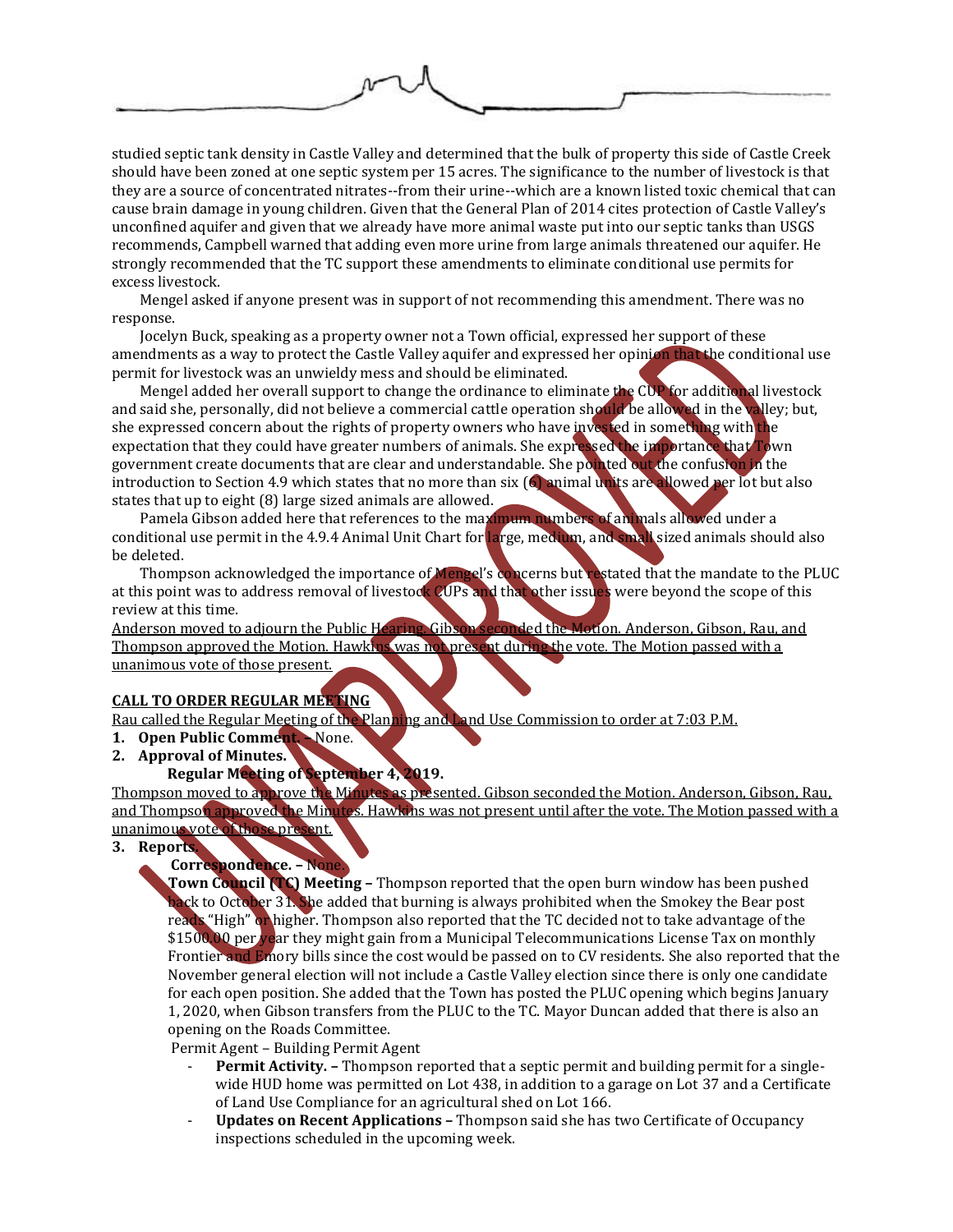## **Procedural Matters.**

- **General Plan Survey Update –** Rau led a discussion regarding which questions from the Survey might benefit from breaking out results between residents and nonresidents, as well as other categories. In addition they discussed which results merit displays as graphs.

For quantitative questions, PLUC Members suggested breaking out results for the following questions between residents and nonresidents: A2, A3, A6, B6, C1, C2, C3, C6, E1, E2, F5, G1 (a-d), H1. In addition, it was suggested to tie the results of B6 to B5 and to break out E3 based on age and to tie the results of H1 to I1. Thompson noted that all questions in the last survey were broken down by resident versus nonresident.

Questions E4 (a-d), F1, H1, I1, J1, J2 were suggested for display as graphs. Thompson offered to help with graphing.

PLUC Members discussed which qualitative questions provided direction for future work by the PLUC and TC, such as addressing the safe and proper use of pesticides and herbicides through education rather than legislation. Another idea was to apply the ideas generated in  $\overline{CS}$  to the opinions expressed in the quantitative questions about livestock numbers and types. RLUC Members agreed it was important to address the repeated concerns expressed in the survey about the lack of enforcement for existing and future ordinances. One offshoot  $\mathbf{\hat{r}}$  om a question regarding aging was to consider how grants might help the Town in meeting some of its needs. Another was the use of community volunteer groups in hauling away junk, putting up or removing fences, etc.

Rau will send the lists of questions appropriate for break outs and graphs to Bob O'Brien. Roth will edit the quantitative results prepared by O'Brien for accuracy and uniformity. PLUC Members will then decide when and how to share the results with the public—possibly through posting on the Town website and inviting property owners to a PLUC Meeting at which preliminary results would be shared and discussed.

PLUC Members agreed to take separate sections (see below) of the last General Plan Report and draft a summary of what the current survey reveals about property owners' concerns, what trends there may be, and what should be retained from the last report.

Introduction – Rau

Chp 1 Community Goals – Rau

Chp 2 Land Use – Thompson

Chp 3 Housing and Waste-water Disposal Systems – Hawkins

Chp 4 Transportation and Road – Anderson

Chp 5 Water - Anderson

Chp 6 Fire Protection and Emergency Preparedness - Rau

Chp 7 Environmental Concerns – Gibson

Chp 8 Town Government – Thompson.

- **CUP/BL Renewal Schedule –** Roth described the upcoming process for Conditional Use Permit and Business License renewals. She said notifications will be sent October 11, 2019, with a November 1, 2019, return date. PLUC Members will review a list of current permit holders at the November 2019 PLUC Meeting. The final report will be reviewed for recommendation to the TC at the December 2019 PLUC Meeting.

- **December 2019 Meeting Date –** PLUC Members agreed to change the December 2019 PLUC Meeting from December 4 to December 11.

- **Other –** None.

### **NEW BUSINESS** – None.

### **UNFINISHED BUSINESS**

**4. Discussion and possible action re: amendment to Ordinance 85.3 to eliminate Section 4.10 regarding conditional use permits for additional livestock on lots.**

PLUC Members agreed to the two major recommendations to the Town Council to delete the sentence in Section 4.9 referring to a conditional use permit and to delete all of Section 4.10 describing the specific review criteria for conditional use permits for livestock exceeding the permitted number.

After considering input from the Public Hearing held at the beginning of this Meeting and written information submitted to the PLUC before the Meeting, PLUC Members also agreed to recommend deletions